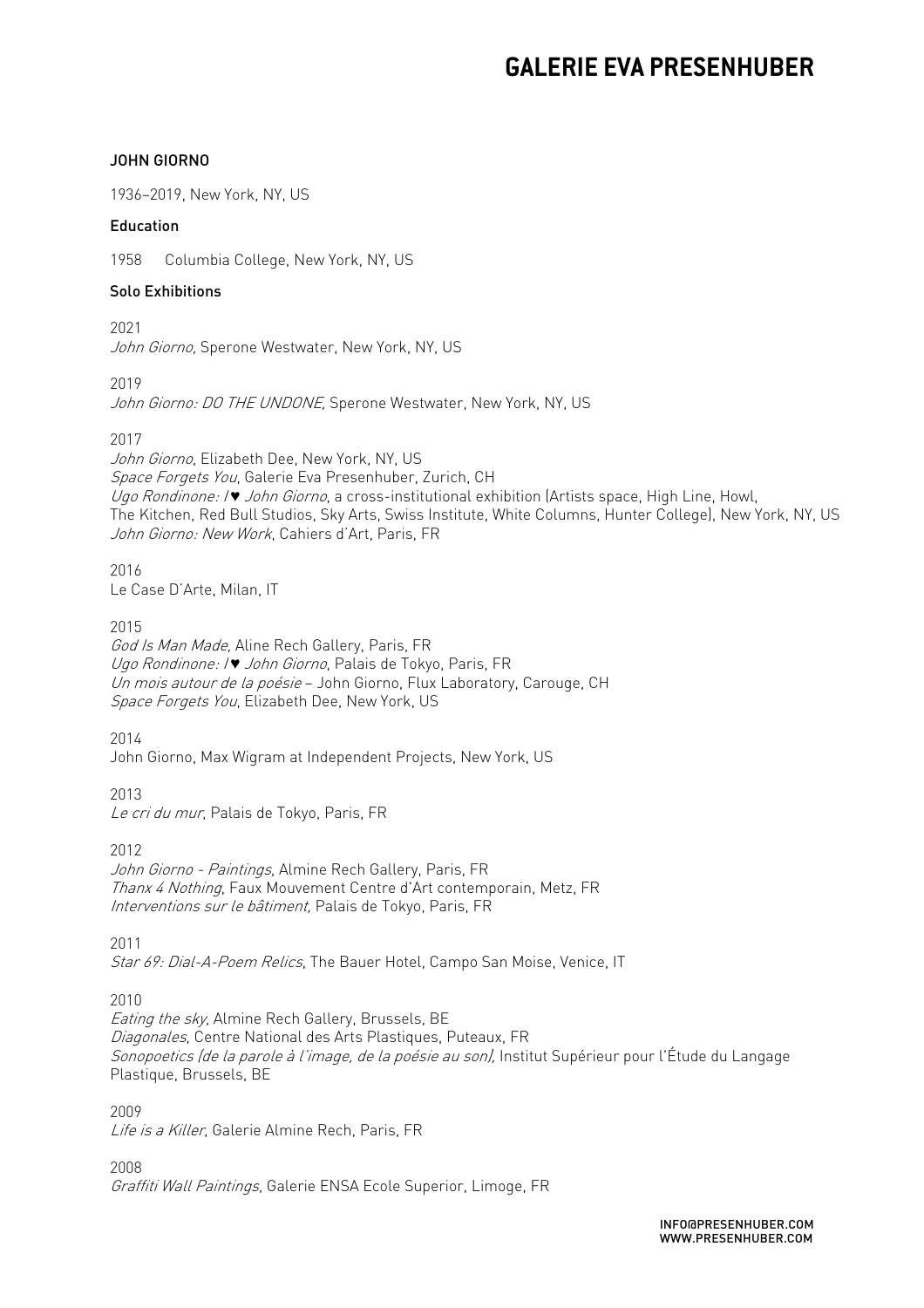#### 2007

 n°3, Napoli, IT LA SAGEZZA DELLE STREGHE/ WISDOM OT THE WITCHES / LA SAGESSE DES SORCIÈRES, Kaplan Project

#### 2005

*Millions of Stars Come into my Heart, Welcome home*, Galerie du Jour Agnès b., Paris, FR

#### 1992

Chacun Est Une Deception Total, Galerie Jacques Donguy, Paris, FR

#### Group Exhibitions

2019

You Got to Burn to Shine, Galleria Nazionale d'Arte Moderna e Contemporanea, Rome, IT

2018

*Je m'appelle Cortana*, Frac Franche-Comte, Besancon, FR

2017

 Call and Response: Recent Acquisitions from The Bass Collection, The Bass Museum of Art, Miami Beach, US Over the Rainbow, Praz-Delavallade Gallery, Los Angeles, US *Le voyage d'hiver*, Chateau de Versailles, FR<br>2016

Ill Seen Ill Said, White Flag Projects, Saint Louis, M0, US The Power and The Glory, Charles Riva Collection, Brussels, BE L*ooking Back / The 10th White Columns Annual – Selected by Matthew Higgs*, White Columns, New York, US Seeable/Sayable Kunstnernes Hus, Oslo, NO Beat Generation, Centre Pompidou, Paris, FR

2015

 Greater New York, MoMA PS1, New York, NY, US The Exhibition of a Film, by Matthew Copeland, Centre Pompidou, FR *Maurizio Nannuci – Top Hundrer*, Museion Bolzano, Bolzano, IT *Artists and Poets*, Secession, Wien, AT

2014

Sed Tantum Dic Verbo (Just Say The Word), Blain Southern, BE

2013

*Futur simple: saison 1,* FRAC Bourgogne, Dijon, FR *Kilomètres / heure,* Musée du Château des ducs de Wurtemberg, Montbéliard, FR Ceremonie, Melina Gloss Gallery, Paris, FR 39 Great Jones, Galerie Eva Presenhuber, Zurich, CH

2012

*Le paysage, l'art et le fleuve,* Estuaire Nantes <> Saint-Nazaire, FR Ecstatic Alphabets / Heaps of Language, MoMA, US *Les Maîtres du désordre*, Musée du quai Branly, Paris, FR

2011

*It's For You: Conceptual Art and the Telephone,* Housatonic Museum of Art, Bridgeport, CT, US *Star 69: Dial-A-Poem Relics,* The Bauer Hotel, Campo San Moise, Venice, IT 15 Minutes: Homage to Andy Warhol, Pollock Krasner House & Study Center, East Hampton, NY, US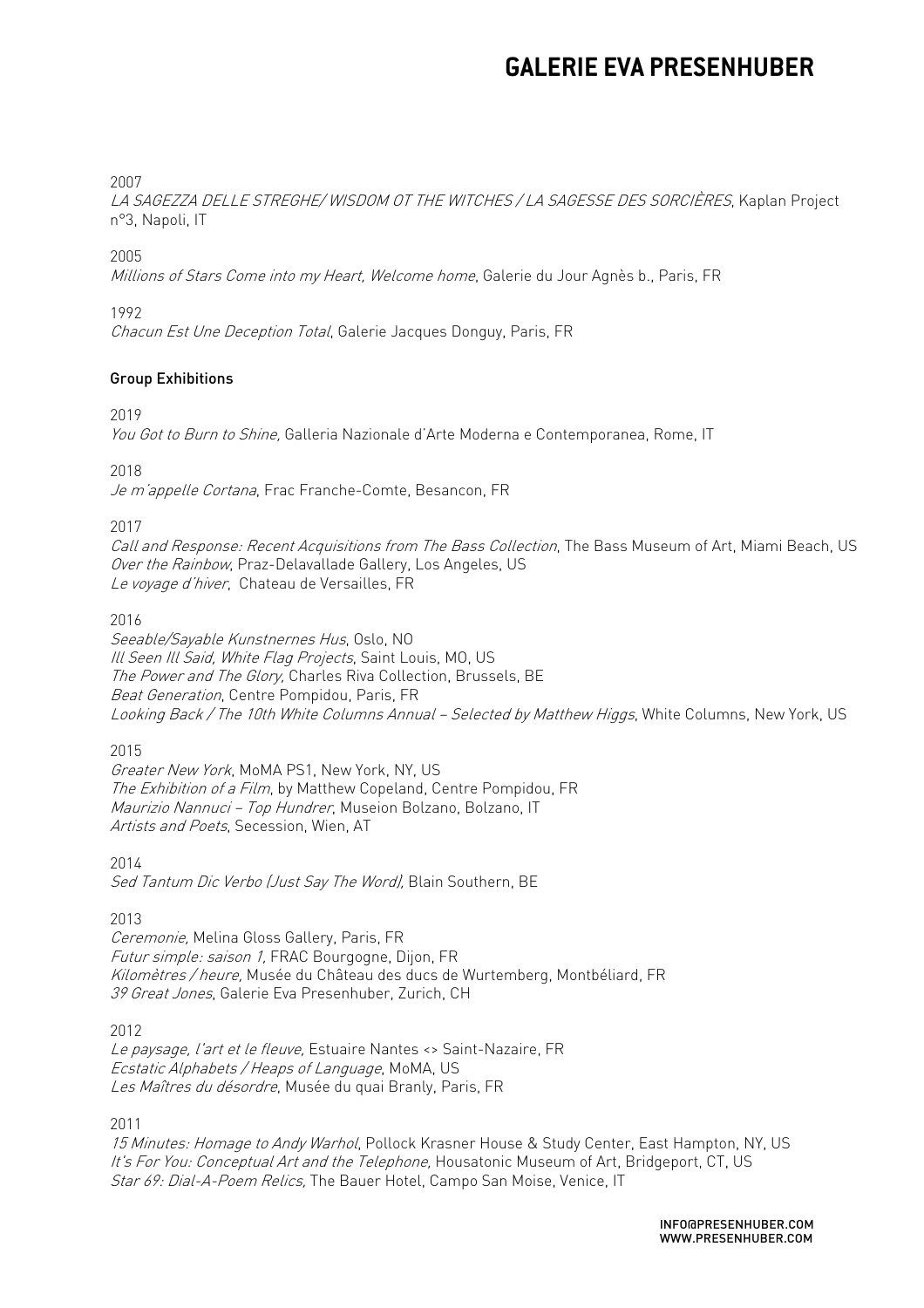*We Gave A Party For The Gods And The Gods All Came*, last party, Kaplan's Project n°3, Napoli, IT

2010

Rip It Up and Start Again, Artists Space, New York, NY, US It's All American, Inaugural exhibition, New Jersey Museum of Contemporary Art, NY, US

2009

Modern modern, Chelsea Art Museum, New York, NY, US

### 2008

 Traces du Sacré, Centre Georges Pompidou, Paris, FR *Printed in France*, Jordan Seydoux Gallery, Berlin, DE *Martian Museum of Terrestrial Art*, Barbican Centre, London, UK L*a Chute Ou La Lutte/ La Cadutta O La Lotta/ Fall Or Fight*, Kaplan's Project n°3, Napoli, IT KAPLAN'S PROJECTIONS: dans un monde de plus en plus sombre / in a darkest and darkest mood/ in un contesto sempre più buio, Kaplan's Project n°3, Napoli, IT

 $2007$ 

2007<br>Galerie d'art Contemporain, Hôtel de Ville de Besançon, Besançon, FR Welcoming the Flowers, Senior & Shopmaker Gallery, New York, NY, US Words and Music, Michael Berger Gallery, Pittsburgh, PE, US

2006

Renegades 25 Years of Performance at Exit Art, Exit Art, New York, NY, US

2005

*Multiplo – 3*, N.O. Gallery - Giannattasio, Milan, IT Multiplo - 1, N.O.Gallery - Giannattasio, Milan, IT

2004

*Multiple Strategies*, Contemporary Art Center, Cincinnati, OH, US C neal ephemeras, Centre National de l'Estampe de l'Art Imprimé, Chatou, FR

2003

*Zona People 1974-1985 Non profit art space – Firen*ze, Musée d´Art Moderne et Contemporain, Geneva, CH

2002

Lwland Lullaby, SI Swiss Institute, New York, NY, US.

1997

*Konkrete Poesie: Konzeptuelle Kunst,* Städtische Galerie, Rosenheim, DE

1993

1993<br>Galerie Donguy, Paris, FR Fabulous Sex/Compassion, Artists Space, New York, NY, US

1992 1992<br>Kunstwerke Gallery, Berlin, DE Marcel Sitcoske Gallery, New York, NY, US

1970 Information, Museum of Modern Art, New York, NY, US

### Performances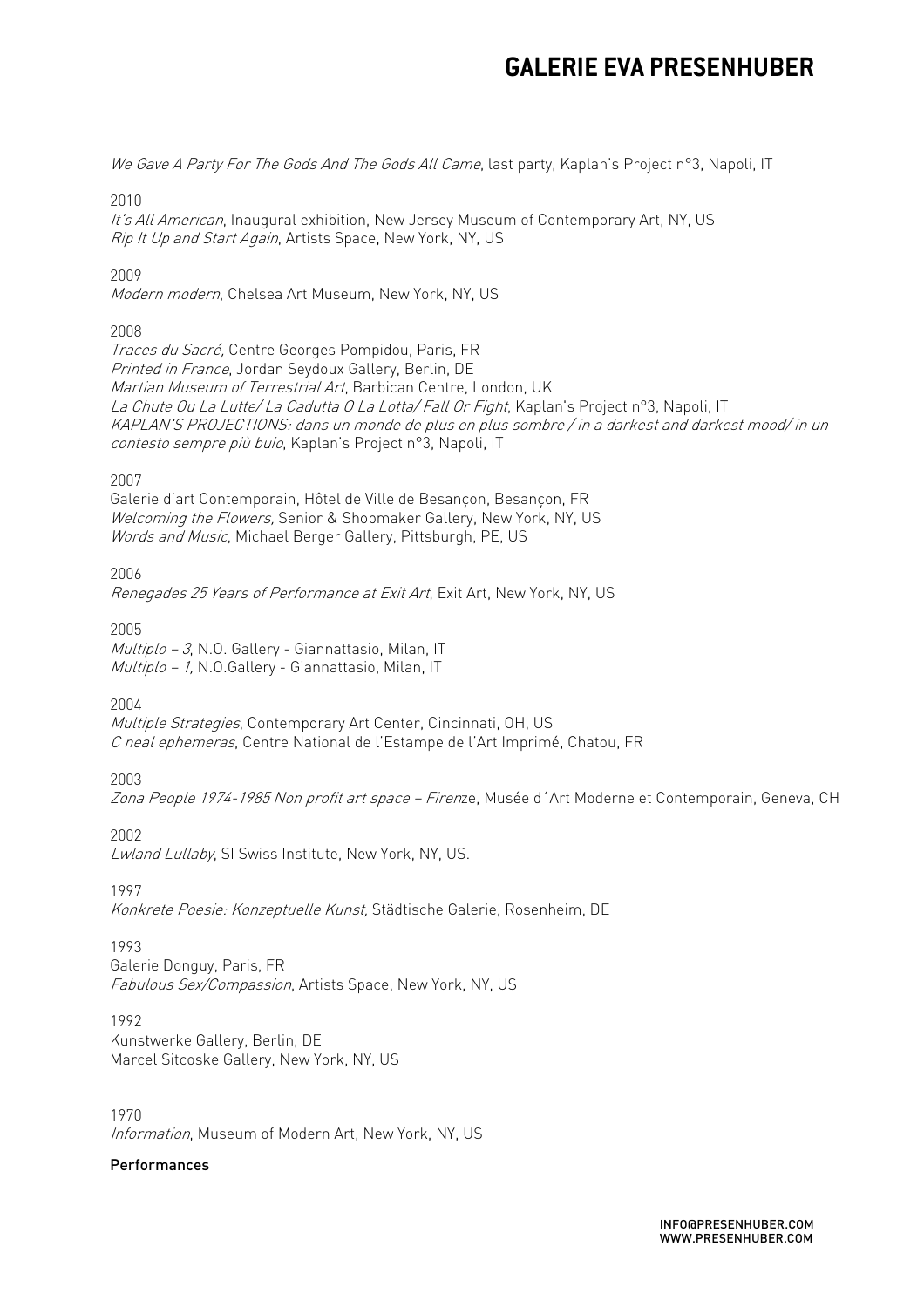#### 2017

*Rubin Block Party: Sounds oft he Street*, The Rubin Museum of Art, New York, NY, US

#### 2015

*Space Forgets You*, Elizabeth Dee, New York, NY, US

2011

*Star 69: Dial-A-Poem Relics*, The Bauer Hotel, Campo San Moise, Venice, IT

### 2010

*Lorca, please help me!,* Garcia Lorca Centre, Granada, ES Woodland Pattern 30th Anniversary, Milwaukee, WI, US *Readings in Contemporary Poetry at Dia Chelse*, Dia Chelsea, New York, NY, US This Is Not A Reading Series, Tornoto, CA Oil Kills Poets Spill, Marble Cemetery, New York, NY, US Gysin's Ghost: Poetry Marathon, New Museum, New York, NY, US HOWL! Festival, Tompkins Square Park, New York, NY, US

### 2009

Festival d'Automne, 104, Paris, FR Life Is A Killer, Galerie Almine Rech, Paris, FR

### 2008

 Giorno Poetry Systems, Kosmopolis Festival, Barcelona, ES Giorno Poetry Systems, ENSA, Limoges, FR Giorno Poetry Systems, Fondation Cartier, Paris, FR Giorno Poetry Systems, Palais de Tokyo, Paris, FR Giorno Poetry Systems, Mind Opener, Dijon, FR Manifesto Marathon, Serpentine Gallery, London, UK Nagano Festival, Neon Hall, Nagano, JP Giorno Poetry Systems, Yokohama Festival, ZAIM, Yokohama, JP

2007

Giorno Poetry Systems, Mind Opener, Besancon, FR The Third Mind: Carte Blanche to Ugo Rondinone, Palais de Tokyo, Paris, FR

2006

Giorno Poetry Systems, Festival Living Voice, Marseille, FR

2005

*Giorno Poetry Systems*, Mind Opener, Dijon, France, Besançon, FR

2002

Lowland Lullaby, Ugo Rondinone, Swiss Institute, New York, NY, US

### 1999

1999<br>Central Park Summer Stage, New York, NY, US

1997

*Raspberry & Pornographic Poem*, Loeb Student Center, New York University, New York, NY, US

1994

*Giorno Poetry Systems, Fabulous Sex/Compassion*, AIDS Treatment Project Benefit, Beacon Theater, New Fabulous Sex/Compassion, AIDS Treatment Project Benefit, Beacon Theater, New York, NY, US York, NY, US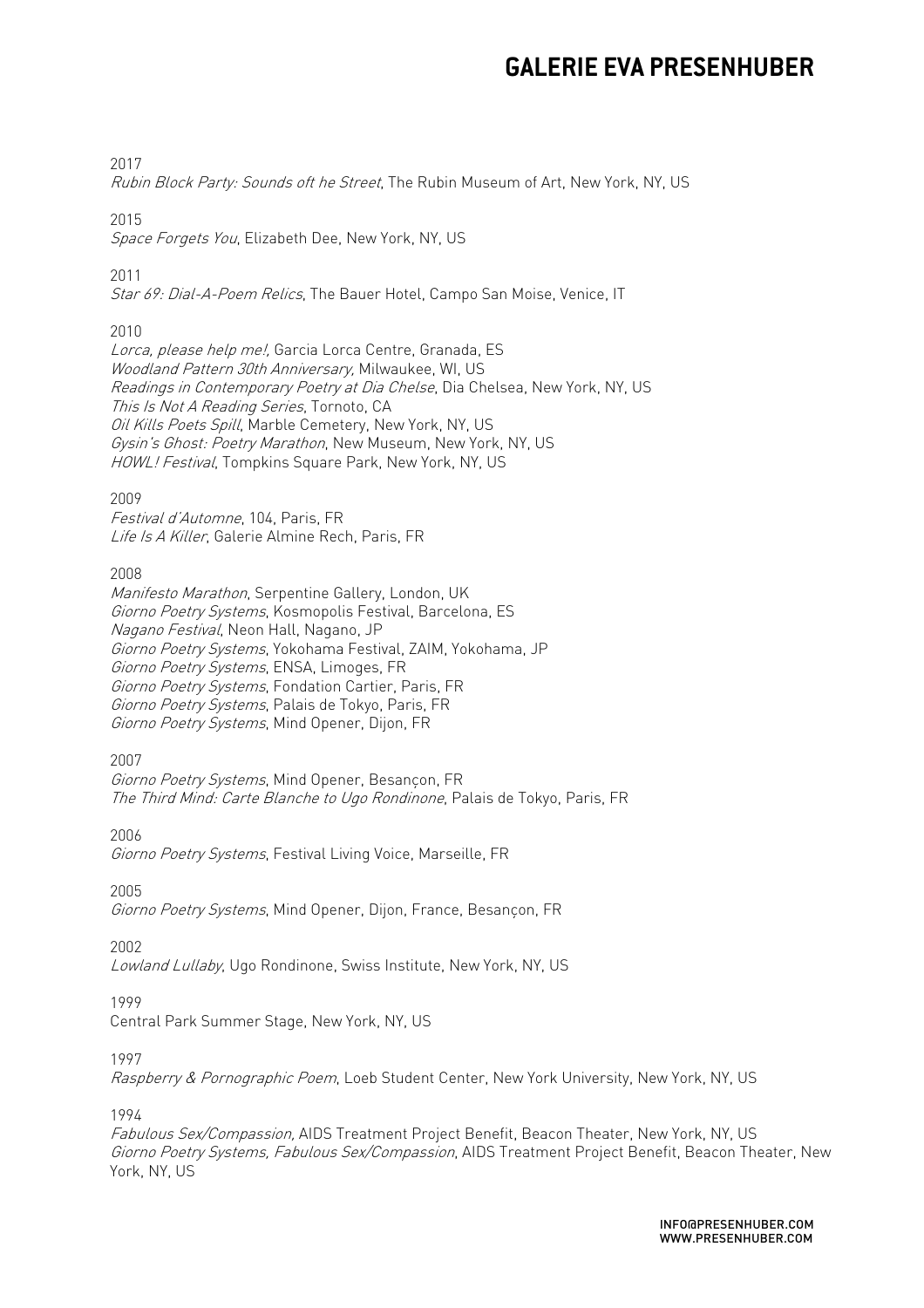1987

Where the Road Meets the Rubber, AIDS Treatment Project Benefit, Beacon Theater, New York, NY, US Giorno Poetry Systems, Where the Road Meets the Rubber, AIDS Treatment Project Benefit, Beacon Theater, New York, NY, US

1981

Giorno Poetry Systems, The Red Night Tour

1971-80

Giorno Poetry Systems, The Nyingmapa Buddhist Benefits

1978

The Third Eye, The Nova Convention, New York, NY, US

1970

Giorno Poetry Systems, The First Annual New Year's Eve Benefit, St. Mark's Church, New York, NY, US

1969-70

Giorno Poetry Systems, The Release Benefits, St. Mark's Church, New York, NY, US

1969

The Release Benefits, St. Mark's Church, New York, NY, US

1968

Giorno Poetry Systems, Central Park Poetry Events, New York, NY, US

Dial-a-Poem

 In 1968, Giorno created DIAL-A-POEM using a telephone service to communicate poetry in a modern idiom. More than one million people used the service, which inspired a range of artistic and commercial applications such as Dial-A-Joke, Dial Sports and Dial-A-Horoscope.

 1992 Poemfone, New York, NY, US

1985 Montreal, CA

1983 1983<br>Berlin and 12 Cities in West Germany, DE

1980 Amberson, US

 1976 TELEPOEM, Venice, US DIAL-A-POEM, Milwaukee, US Indianapolis, US Louisville, US

 1975 PHONE-A-POEM, Cambridge, US

1973 Albany, US

1972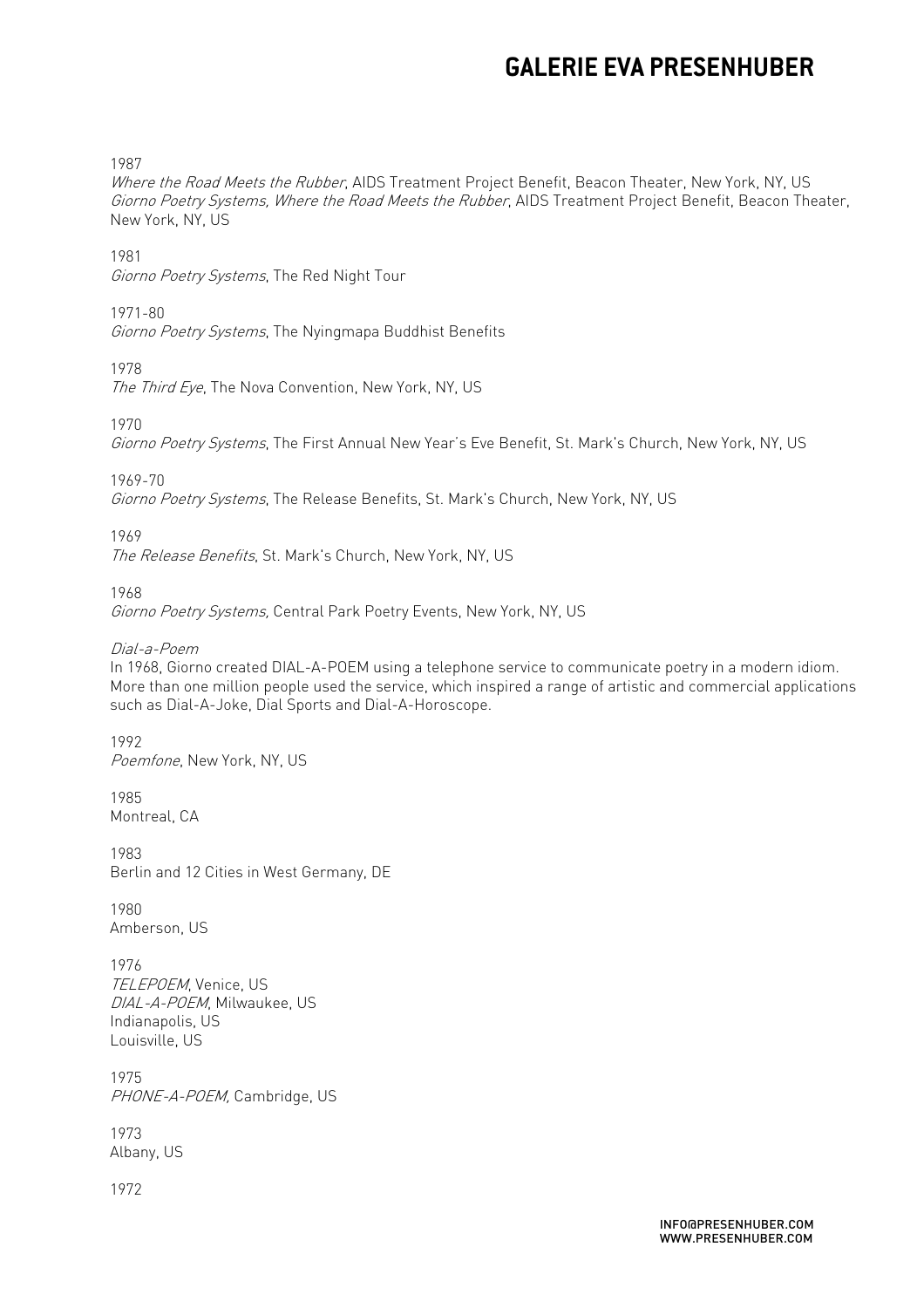The Philadelphia Museum of Art, US

1970 1970<br>The Museum of Modern Art, New York, US Cardiff, Wales, UK Amsterdam, NL London, UK

 1969 *Art by Telephone*, The Museum of Contemporary Art, Chicago, US Operaseji Fers, (Frisian Language), Leeuwarden, NL

1968 1968<br>The Architectural League of New York, New York, US

Electronic Sensory Poem Environments (ESPE)

1970 Cum

1969 Johnny Guitar

1968 Purple Heart

1967 1967<br>Chromosome and Raspberry

1965 Subway Poem

### Dial-a-Poem

 In 1968, Giorno created DIAL-A-POEM using a telephone service to communicate poetry in a modern idiom. More than one million people used the service, which inspired a range of artistic and commercial applications such as Dial-A-Joke, Dial Sports and Dial-A-Horoscope.

2017

*UGO RONDINONE: I♥ LOVE JOHN GIORNO,* Red Bull Studios, New York, US

2012

Ecstatic Alphabets / Heaps of Language, The Museum of Modern Art, New York, US

1992 Poemfone, New York, US

1985 Montreal, CA

 Berlin and 12 Cities in West Germany 1983

1980 Amberson, PA

1976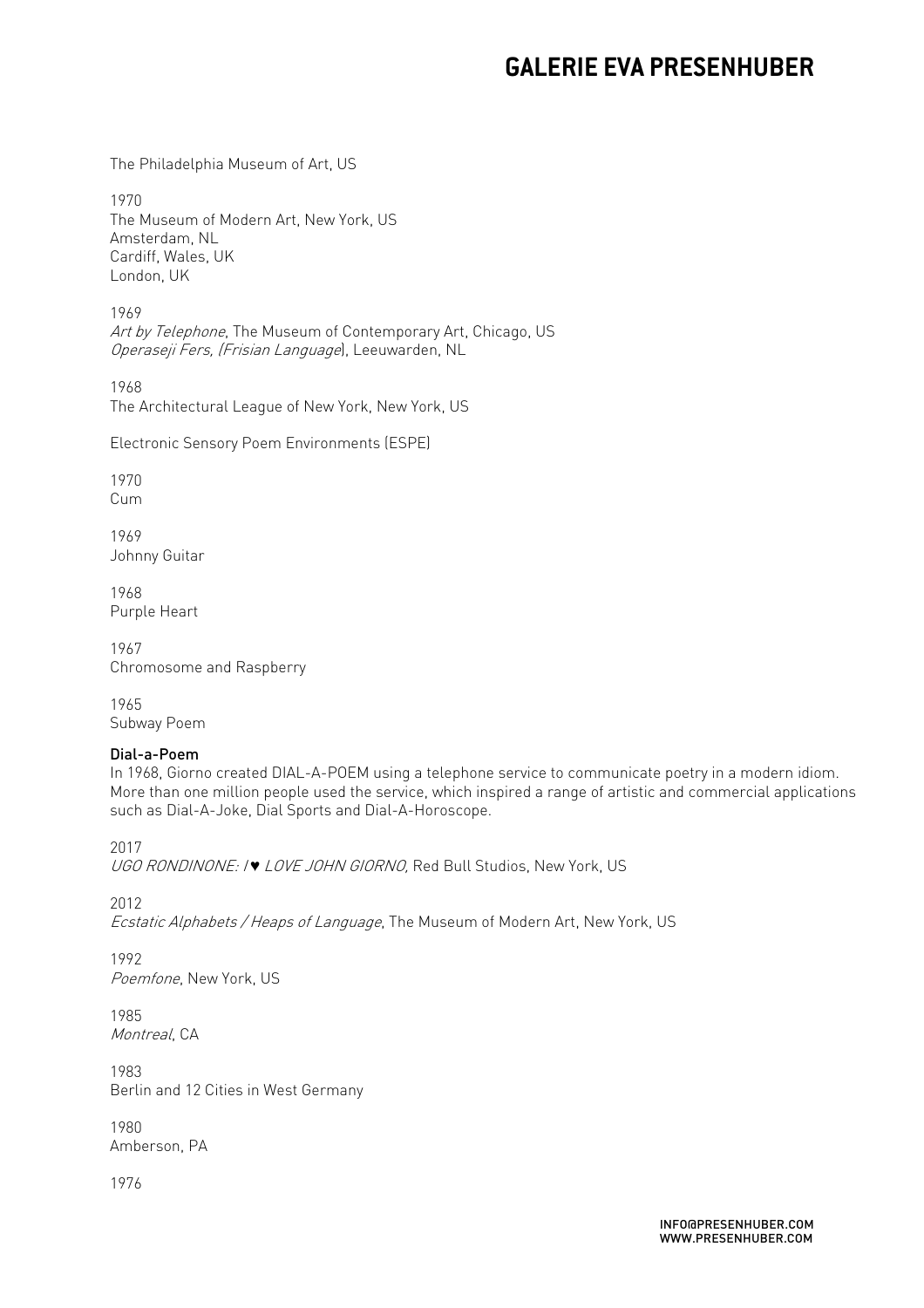*DIAL-A-POEM,* Milwaukee, WI Indianapolis, IN TELEPOEM, Venice, CA Louisville, KY

 PHONE-A-POEM, Cambridge, MA 1973 Albany, NY 1975

 The Philadelphia Museum of Art, Philadelphia 1972

 The Museum of Modern Art, New York Amsterdam Cardiff, Wales, UK London 1970

1969

*Art by Telephone,* The Museum of Contemporary Art, Chicago Operaseji Fers, (Frisian Language), Leeuwarden, the Netherlands

 The Architectural League of New York, New York 1968

#### Electronic Sensory Poem Environments (ESPE)

1970 Cum

1969 Johnny Guitar

1968 Purple Heart

 Chromosome and Raspberry 1965 Subway Poem 1967

### Cd's, Lp's, Cassettes

1998 1998<br>The Best of William Burroughs, 4 CD box set

1993 1993<br>Cash Cow, CD

1992 1992<br>Paul Alberts, Shubert/Mozart, CD

1989 1989<br>Like a Girl, I Want You to Keep Coming, CD, Cassette, GPS 040 I'm Rock Hard, John Giorno Band LP, GPS 041

1987 1987<br>Smack My Crack, LP, CD, cassette, GPS 038

1986 1986<br>A Diamond Hidden in the Mouth of a Corpse, LP, CD, cassette GPS 035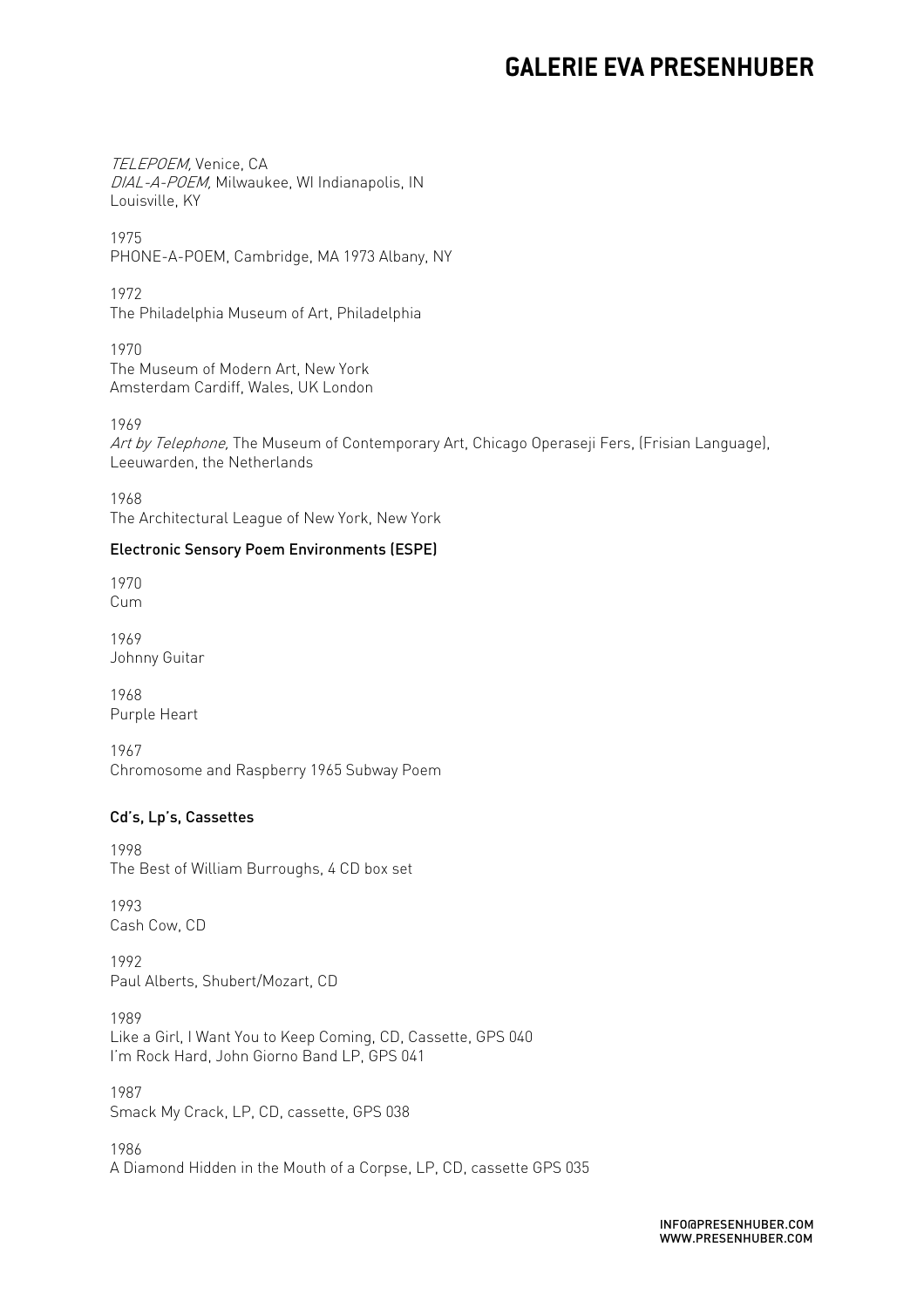1984 1984<br>Better an Old Demon, Than a New God, LP, GPS 033 Lenny Kay Connection, I've Got A Right, LP, GPS 032

1983 1983<br>You're a Hook, The 15th Year Anniversary of DIAL-A-POEM LP, GPS 030 |

1982 1982<br>One Wold Poetry, LP, GPS 028-29 Life is a Killer, LP, GPS 027 Who You Staring At?, Glenn Braca/John Giorno LP, GPS 025

1981 1981<br>You're the Guy I Want to Share My Money With, Laurie Anderson William S. Burroughs, John Giorno, LP, GPS 020-021; cassettes, GPS 022 023

1980 1980<br>Sugar, Alcohol, Meat, LP, GPS 018-19

1979 1979<br>The Nova Convention, LP, GPS 014-015; cassettes, GPS 016-017.

1978 1978<br>Big Ego, LP, GPS 012-103

1977 1977<br>John Giorno & Ann Waldman, LP, GPS 010-011

1976 1976<br>Totally Corrupt, LP, GPS 008-009 William S. Burroughs/ John Giorno, LP, GPS 006-007

1975 1975<br>Biting Off the Tongue of a Corpse, LP, GPS 005

1974 1974<br>Disconnected, LP, GPS 003-004

1972 1972<br>DIAL-A-POEM Poets, LP, GPS 001-002

1967 1967<br>Raspberry & Pornographic Poem, LP

### RADIO

 With the release of each LP, 400 albums are sent to FM and college radio stations across the country where they receive heavy air play. Millions of people hear the records.

 Satellite Radio Poets 1981

 The Poetry Experiment, WBAI-FM, a weekly series of programs 1976-79

1971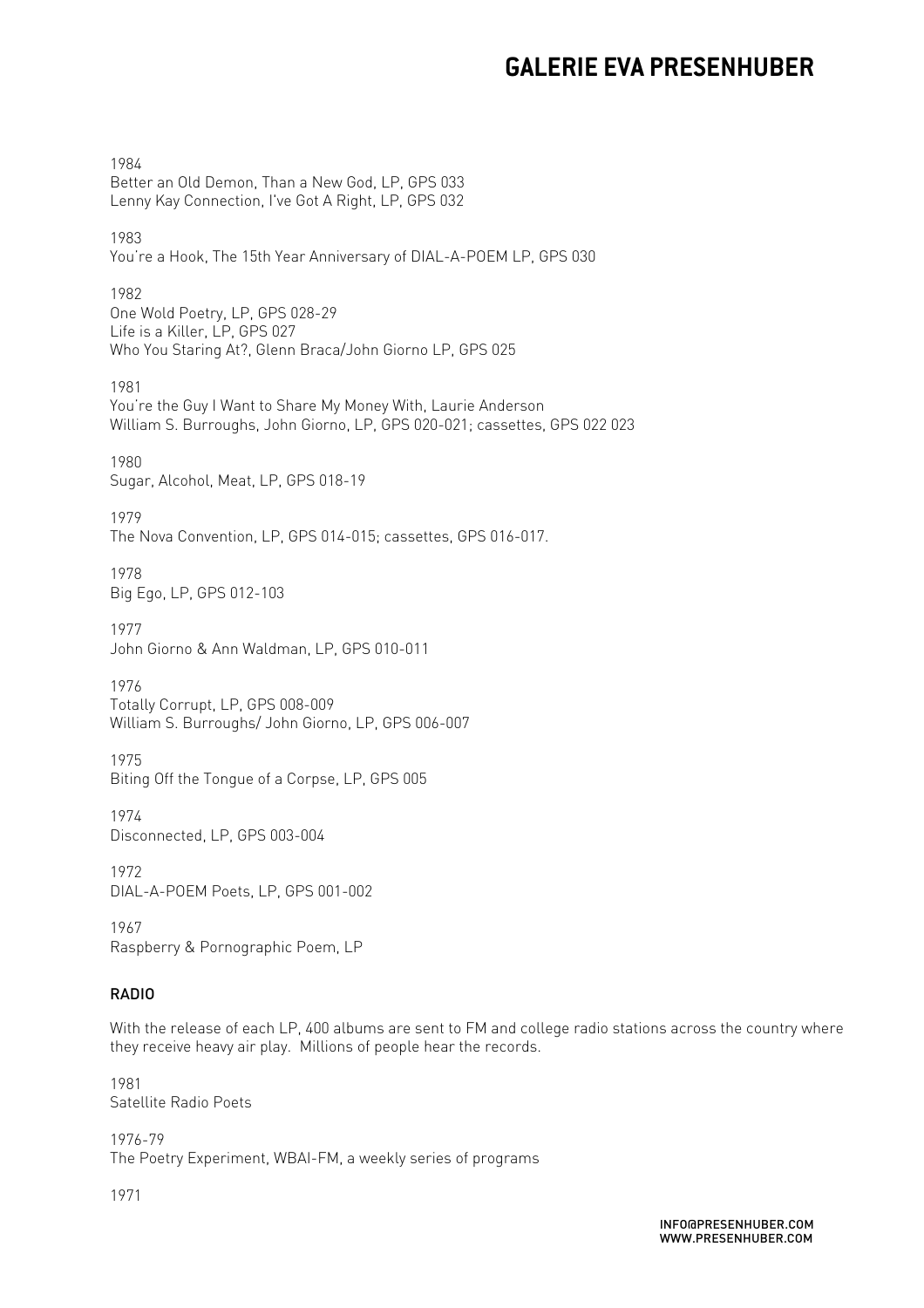WPAX, Radio programs recorded in New York with Abbie Hoffman, and broadcast on radio Hanoi to American soldiers in South Vietnam

1970

1970<br>Radio Free Poetry, The Software Show at the Jewish Museum, New York, US

#### HOME VIDEO

1990 1990<br>Giorno Video Pak 5, Old Habits Die Hard

1989 1989<br>Giorno Video Pak 4, Gang of Souls

1987 1987<br>Giorno Video Pak3, It's clean, It Just Looks Dirty

1985 1985<br>Giorno Video Pak 2, Burroughs, The Movie, Directed by Howard Brookner

1984 1984<br>Giorno Video Pak 1

### FILMS

 THANX 4 NOTHING by Ugo Rondine 2015

2008 2008<br>JG reads by Rirkrit Tiravanija

 Sleep Talking by Pierre Huyghe 1998

1995 1995<br>No Accident, by Michel Negroponte Loving Kindness, by Peter Ungerleider

1982 1982<br>Poetry in Motion, directed by Ron Mann

1971 September in Jessore Road, Starring Allen Ginsberg

1963 1963<br>Lead Role in Sleep, Andy Warhol's First Movie

### BOOKS

 SUBDUING DEMONS IN AMERICA, Selected Poems 1962-2007, Counter Point/Soft Scull Press, New York 2008 1994

You Got To Burn To Shine, Serpent's Tail Press